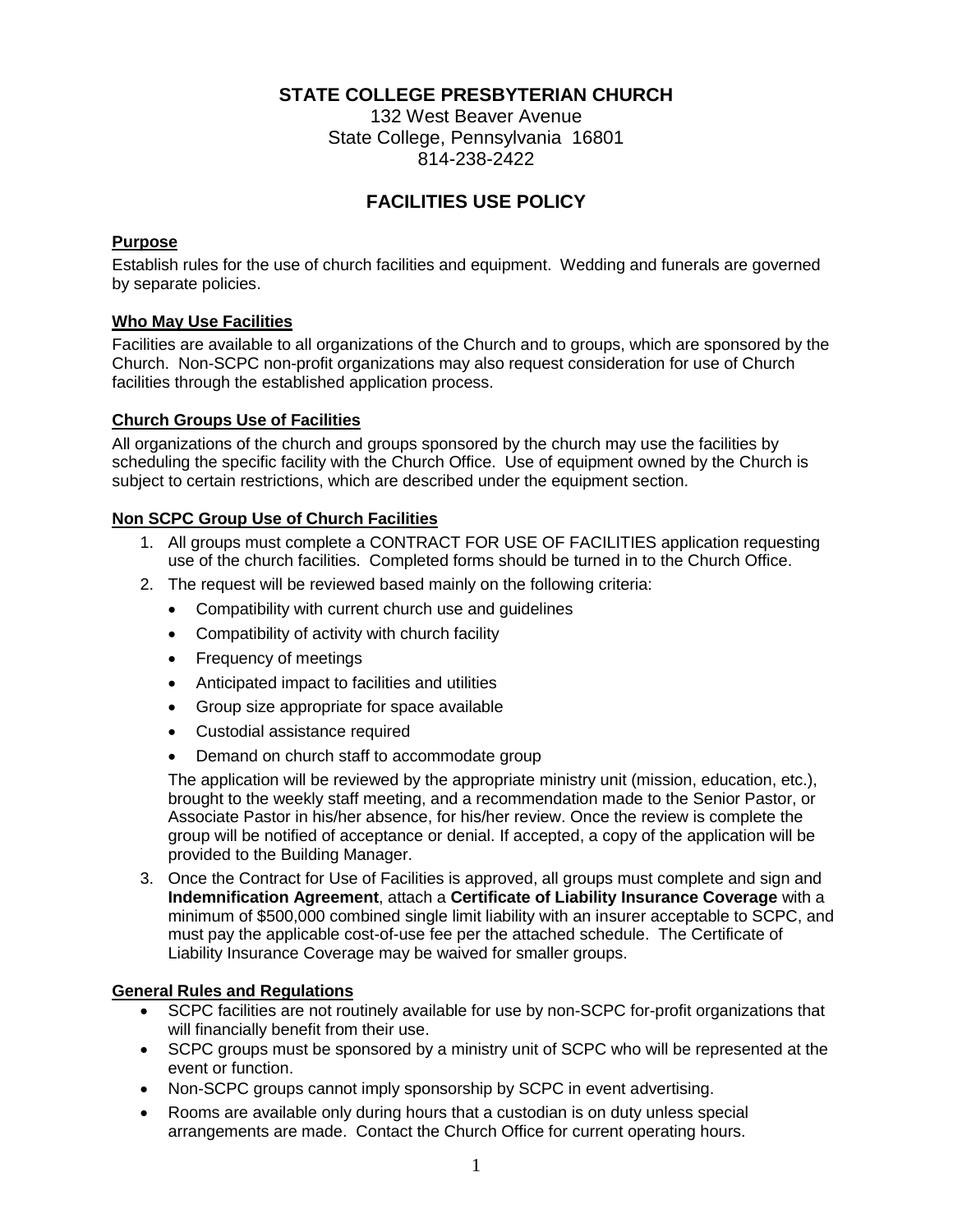- For afterhours events, the SCPC ministry unit sponsor must be capable of securing the facility if a custodian is unavailable.
- Smoking, drugs, and alcoholic beverages are prohibited.
- Chairs and tables may be moved within the facility with agreement by the Building Manager or Custodian, but must be returned by the user to their original location after use.
- All groups are required to clean up and turn off the lights before leaving the area used.
- Child and youth groups must be adequately chaperoned and supervised by adults. Children must not be allowed to run freely through the church.
- Food may be served with prior approval.
- All groups will be responsible for repair or replacement for any damages incurred to equipment or facilities.
- Groups using church facilities may not charge admission or sell items/food unless the proceeds will benefit a non-profit (human services, charitable, etc.) organization.
- Outside groups may not park in the church parking lot unless permission is given in advance. All groups must avoid using reserved spaces.
- When a room is committed to an outside group, this agreement shall not be set aside in favor of a later request by a Church group. Permission for room usage is granted in order of application.
- Any use of the Church Sanctuary is governed by the Church Wedding Policy and the Worship Committee.
- Any deserving exception to the above regulations will be considered by the Senior Pastor, or Associate Pastor in his/her absence.

### **Equipment Usage**

- 1. Audio/Visual equipment may be used within the Church facilities by an individual or organization of the Church after approval has been granted by the Church Office. Audio/Visual equipment may be used outside the Church only if the program relates to a specific Church function. The Church Office oversees the scheduling and use of audiovisual equipment. Requests for use of equipment should be made as early as possible. Borrowed audio/visual equipment must be returned to the Church within one (1) day after its use, in the same condition in which it was borrowed. The borrower is responsible for any repairs which may need to be made.
- 2. Portable equipment may be borrowed for Church related activities only. The Building Manager will approve these requests. Borrowed equipment must be returned within one (1) day after scheduled use and in the same condition in which it was borrowed. The borrower is responsible for any repairs which may need to be made.
- 3. **Handbells and other musical equipment** may leave the Church building only with approval of the Director of Music Ministry.
- 4. Permission to use the J. Max Krumrine **pipe organ** is granted by the Director of Music Ministry. The Director of Music Ministry may also grant to others permission for lessons and practice provided they are conducted during Church office hours and do not conflict with the organist's schedule. Use of any other musical equipment must be approved by the Director of Music Ministry. Organ keys are obtained from the Church office and must be returned immediately following the service or practice period.
- 5. Requests for use of kitchen equipment must be referred to the Building Manager for approval.

Approved by the Building and Property Ministry Unit **Date: 1/4/2016** 

Approved by Session **Date: 1/17/2016**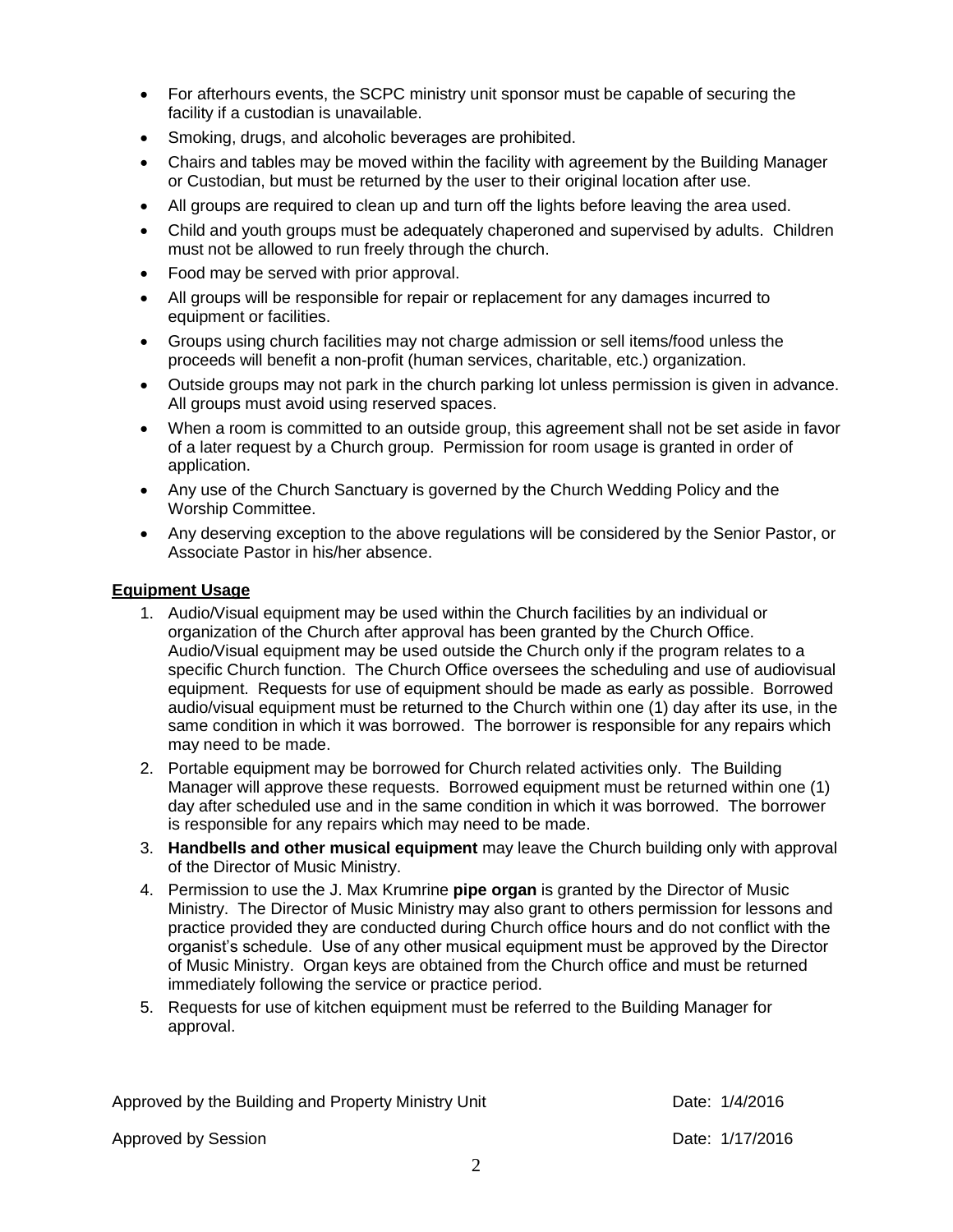## **Glossary**

Sponsored groups – Groups which are independent from the church but are sponsored financially or have a formal affiliation with the church. These groups should complete the Contract for Use of Facilities and sign the Indemnification Agreement when using church facilities.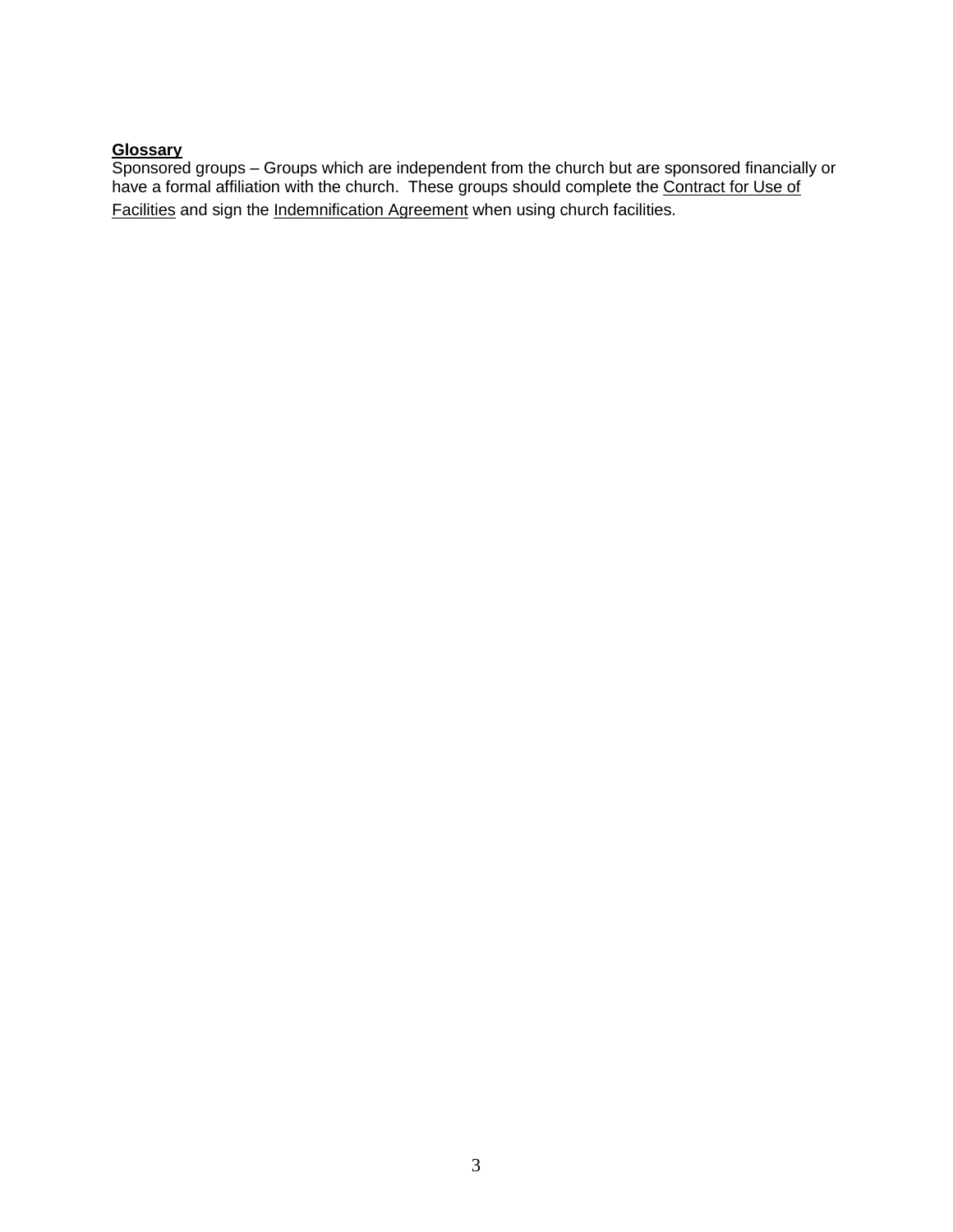## **The State College Presbyterian Church (SCPC) Indemnification Agreement For Use of Church Facilities by Non-SCPC groups**

|                                                                                                                                                                    | Purpose(s) of Use:                                                                                                                                                                                                                                                                                                                                                                                                                                                                                                                                                                                                                                                                |  |  |  |  |  |  |
|--------------------------------------------------------------------------------------------------------------------------------------------------------------------|-----------------------------------------------------------------------------------------------------------------------------------------------------------------------------------------------------------------------------------------------------------------------------------------------------------------------------------------------------------------------------------------------------------------------------------------------------------------------------------------------------------------------------------------------------------------------------------------------------------------------------------------------------------------------------------|--|--|--|--|--|--|
| The State College Presbyterian Church (hereafter referred to as "SCPC"), hereby agrees to permit<br>(hereafter referred to as "Organization") to use the following |                                                                                                                                                                                                                                                                                                                                                                                                                                                                                                                                                                                                                                                                                   |  |  |  |  |  |  |
|                                                                                                                                                                    |                                                                                                                                                                                                                                                                                                                                                                                                                                                                                                                                                                                                                                                                                   |  |  |  |  |  |  |
| (Facility)                                                                                                                                                         |                                                                                                                                                                                                                                                                                                                                                                                                                                                                                                                                                                                                                                                                                   |  |  |  |  |  |  |
|                                                                                                                                                                    | on<br>(Date)                                                                                                                                                                                                                                                                                                                                                                                                                                                                                                                                                                                                                                                                      |  |  |  |  |  |  |
|                                                                                                                                                                    | but only for the purpose(s) listed above.                                                                                                                                                                                                                                                                                                                                                                                                                                                                                                                                                                                                                                         |  |  |  |  |  |  |
|                                                                                                                                                                    | In consideration of SCPC permitting the Organization to use SCPC premises, and intending to be legally bound,<br>Organization hereby agrees as follows:                                                                                                                                                                                                                                                                                                                                                                                                                                                                                                                           |  |  |  |  |  |  |
| 1.                                                                                                                                                                 | Organization, on behalf of itself, its members, agents and employees hereby releases SCPC, its officers, agents<br>and employees, from all liabilities and claims for damages and/or suits for or by reason of any injury or injuries to<br>any person or persons or property of any kind whatsoever, whether the person or property of Organization, its<br>members, agents or employees, or third parties, from any cause or causes whatsoever while Organization is in or<br>upon premises or any part thereof during the term of this Agreement, or occasioned by any occupancy or use of<br>premises or any activity carried on by the Organization in connection therewith. |  |  |  |  |  |  |
| 2.                                                                                                                                                                 | Organization hereby covenants and agrees to indemnify, defend and hold harmless SCPC, its officers, agents<br>and employees, from and against any and all liability, claims, charges, expenses (including counsel fees) and<br>costs on account of or by reason of any injuries, liability, claims, suits, or losses however occurring or damages<br>growing out of the same, arising out of Organization's use of SCPC premises, whether or not caused in part by a<br>party indemnified hereunder.                                                                                                                                                                              |  |  |  |  |  |  |
| 3.                                                                                                                                                                 | SCPC has the right to require acceptable proof of certain insurance coverage, limits and endorsements<br>depending upon the purpose(s) of the use. Failure to provide acceptable and timely evidence of these insurance<br>requirements to the SCPC upon request will result in the immediate termination of the right to use SCPC<br>premises.                                                                                                                                                                                                                                                                                                                                   |  |  |  |  |  |  |
| 4.                                                                                                                                                                 | The SCPC has the right to terminate Organization's use of SCPC premises if, in the sole discretion of SCPC,<br>such use would interfere with the operation of SCPC, or if the event cannot be held by reason of fire, flood, acts of<br>God, strikes, labor disturbances, or other events beyond the control of SCPC.                                                                                                                                                                                                                                                                                                                                                             |  |  |  |  |  |  |
| 5.                                                                                                                                                                 | The Organization agrees to release, hold harmless and defend SCPC from any costs, including legal fees, due to<br>SCPC's termination of Organization's use of SCPC premises.                                                                                                                                                                                                                                                                                                                                                                                                                                                                                                      |  |  |  |  |  |  |
| 6.                                                                                                                                                                 | This agreement shall be governed by the laws of the Commonwealth of Pennsylvania. The Organization hereby<br>agrees to be subject to the iurisdiction of the courts of the County of Contre. Bennsylvania and agrees further that                                                                                                                                                                                                                                                                                                                                                                                                                                                 |  |  |  |  |  |  |

- agrees to be subject to the jurisdiction of the courts of the County of Centre, Pennsylvania and agrees further that Centre County shall be the venue for any and all legal actions brought under this Agreement.
- 7. The organization agrees to abide by SCPC's Facilities Use Policy and agrees to any applicable fees prior to the use of the facilities.
- 8. As evidenced by the signing of this Agreement, the Organization agrees to the terms specified herein.

| Signature, Organization Officer: |  |
|----------------------------------|--|
| <b>Please Print Name</b>         |  |
| Officer Title:                   |  |
| Date:                            |  |
| Telephone number:                |  |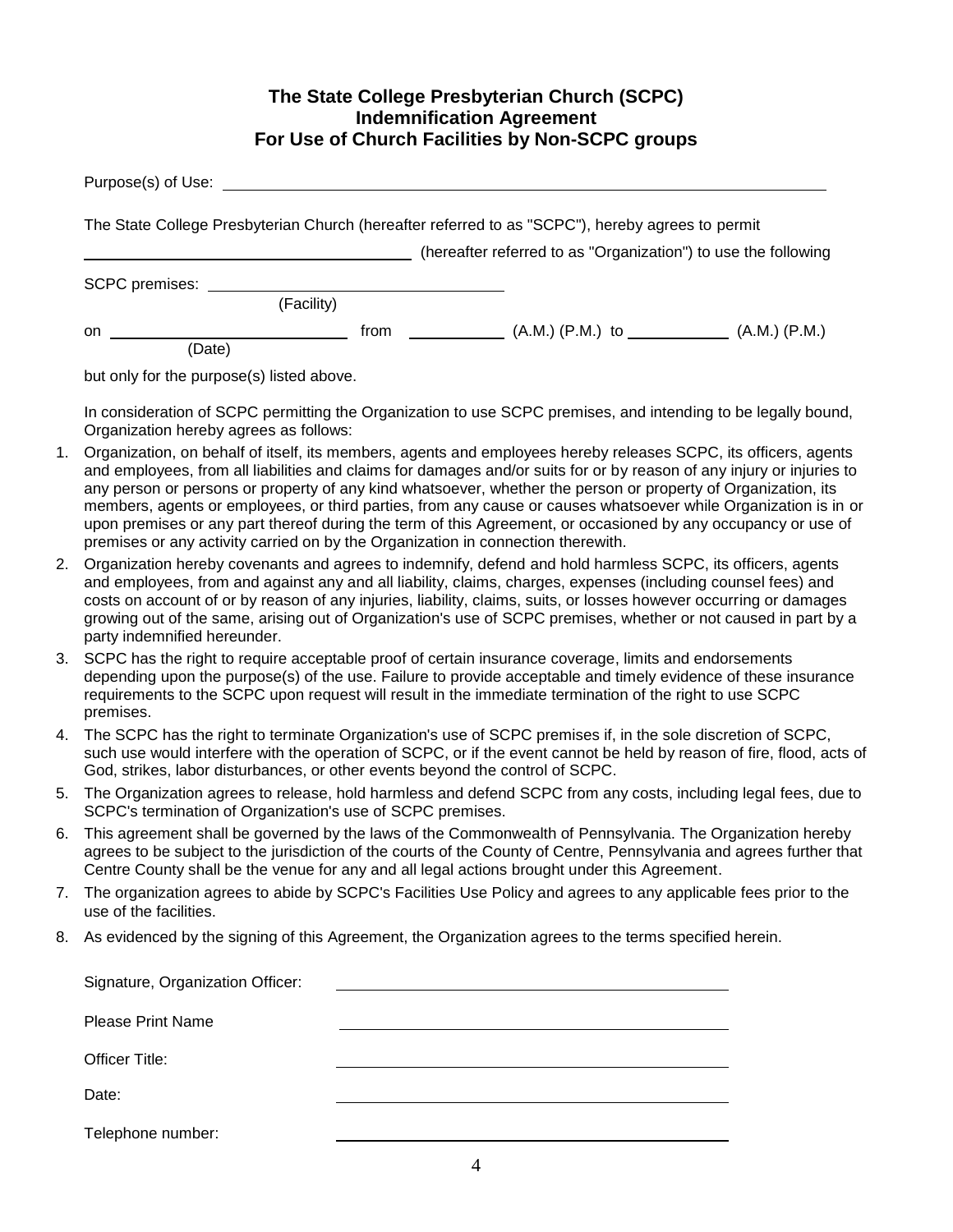|              | The State College Presbyterian Church (SCPC)<br><b>Contract for Use of Facility</b><br>For Use of Church Facilities by Non-SCPC groups                                                                                                |  |
|--------------|---------------------------------------------------------------------------------------------------------------------------------------------------------------------------------------------------------------------------------------|--|
| Group Name:  |                                                                                                                                                                                                                                       |  |
| Address:     |                                                                                                                                                                                                                                       |  |
| Phone #:     |                                                                                                                                                                                                                                       |  |
|              | Requests approval to use the following facilities of the State College Presbyterian Church during the date and<br>time specified below and agrees to abide by the church's Facilities Use Policy.                                     |  |
|              |                                                                                                                                                                                                                                       |  |
|              |                                                                                                                                                                                                                                       |  |
|              |                                                                                                                                                                                                                                       |  |
|              |                                                                                                                                                                                                                                       |  |
| group.       | The following checked items must be returned to the church office two weeks prior to the scheduled use of the<br>facilities. Failure to return any required items will void this agreement and make the facility available to another |  |
|              | $\Box$ Indemnification Agreement (must be signed)                                                                                                                                                                                     |  |
|              | $\Box$ Cost-of-use fee of $\Box$                                                                                                                                                                                                      |  |
|              | $\Box$ Certificate of Liability Insurance Coverage                                                                                                                                                                                    |  |
| Approved by: | <u> 1980 - John Stone, amerikansk politiker (</u>                                                                                                                                                                                     |  |
| Date:        |                                                                                                                                                                                                                                       |  |
|              |                                                                                                                                                                                                                                       |  |
|              |                                                                                                                                                                                                                                       |  |
|              | Date Certificate of Liability Insurance Coverage received: ______________________                                                                                                                                                     |  |
|              |                                                                                                                                                                                                                                       |  |
|              |                                                                                                                                                                                                                                       |  |
|              |                                                                                                                                                                                                                                       |  |